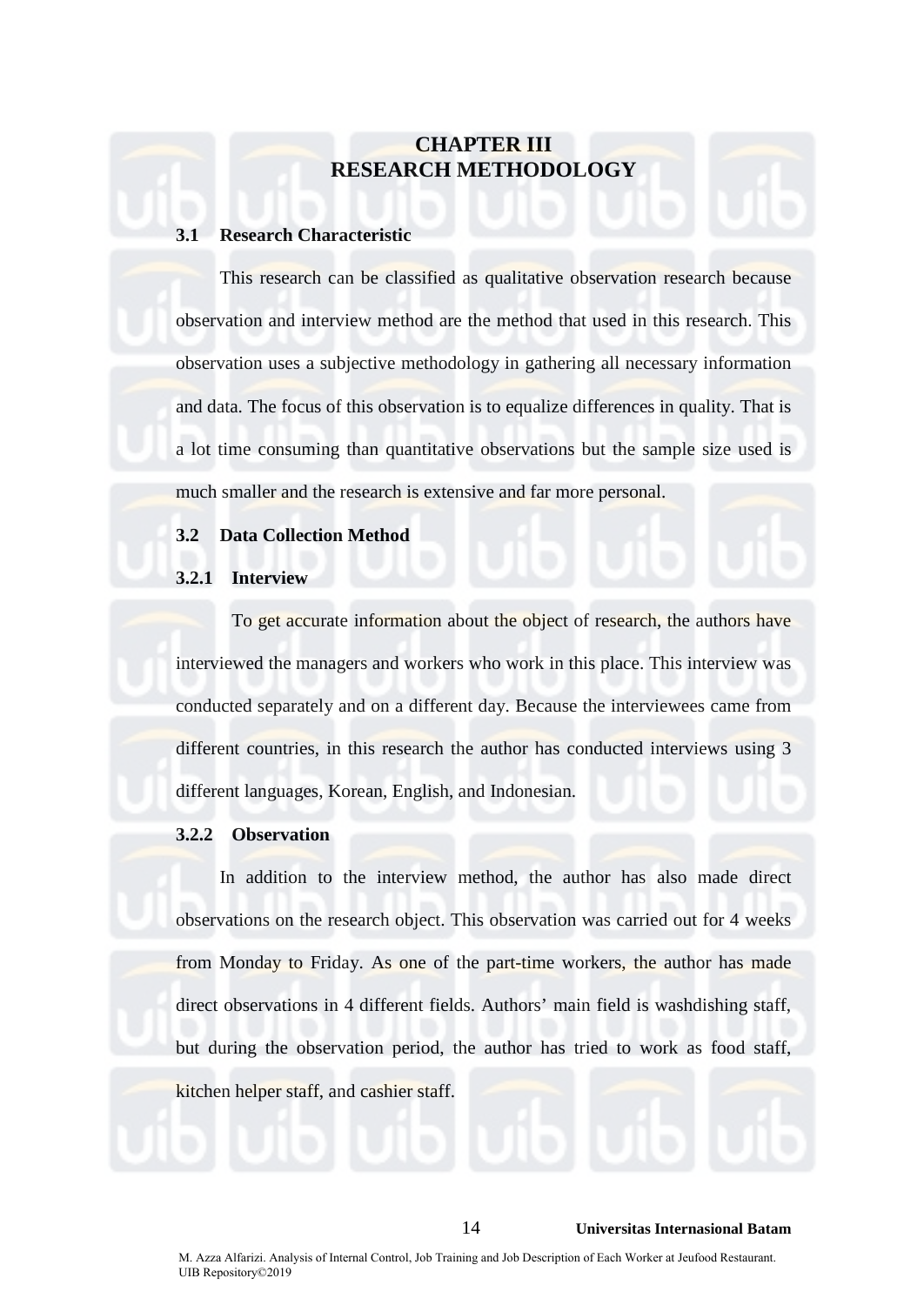# **3.3 Research Object**

# **3.3.1 Company Identity**

JEUFOOD Restaurant Sunmoon University Cheonan Campus Branch is a company engaged in the restaurant sector. JEUFOOD Restaurant is domiciled in three places namely JEUFOOD Restaurant Sunmoon University Cheonan Campus Dormitory Branch, Sunmoon University Asan Campus Dormitory Branch and Sunmoon University Asan Campus Main Building Branch. Sunmoon University Cheonan Campus located at Chungcheongnam-do, Cheonan-si, Dongnam-gu, Cheonan-daero 277 and Asan Campus located at Chungcheongnam-do, Asan-si, Tangjeong-myeon, Sunmoon-ro 221 bongil 70.

JEUFOOD Restaurant was founded by Mr. Choi in 2007. During the semesters JEUFOOD Restaurant Cheonan Campus Branch operates from Monday to Friday with three different operating hours:

1. Breakfast Time

In the morning the restaurant open from 07.20 KST to 08.30 KST. And for working hours will be different for each job position:

- Chef and cooking helper started from 06.00 KST to 09.30 KST.
- Kitchen staff started from 06.30 KST to 09.30 KST.
- Kitchen helper started from 06.30 KST to 09.10 KST.
- Cashier and food staff started from 07.00 KST to 09.10 KST.
- Dishwashing staff started from 07.20 KST to 09.10 KST.
- 2. Luch Time

In the afternoon the restaurant open from 12.00 KST to 13.30 KST. And for working hours will be different for each job position: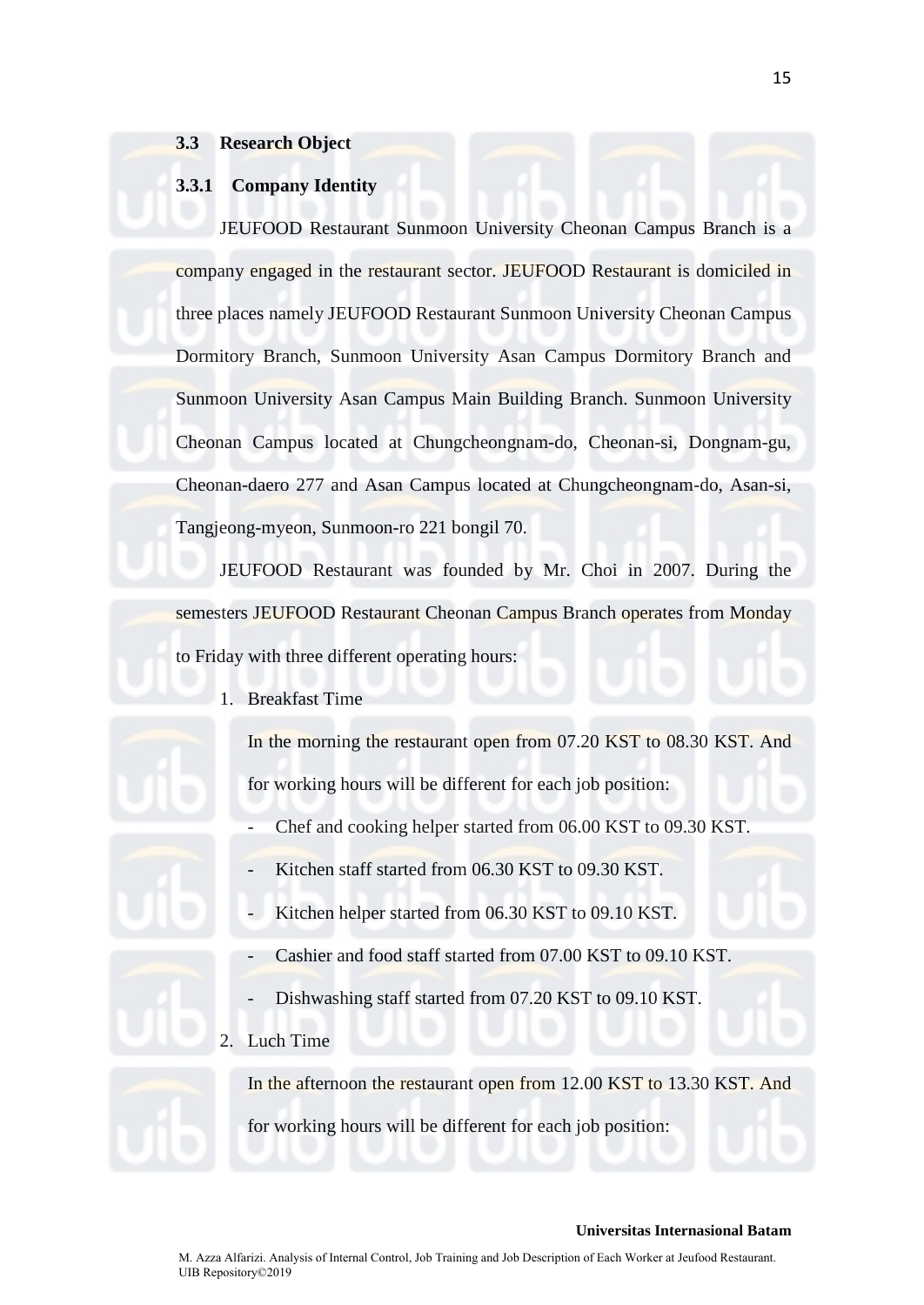- Manager started from 11.30 KST to 13.30 KST.
- Chef and cooking helper started from 11.30 KST to 13.30 KST.
- Kitchen staff started from 12.00 KST to 14.00 KST.
- 3. Dinner Time

In the evening the restaurant open from 17.00 KST to 18.40 KST. And for working hours will be different for each job position:

- Manager, chef, cooking helper and kitchen staff started from 16.00 KST to 18.30 KST.
- Kitchen helper started from 16.30 KST to 19.00 KST.
- Food staff started from 17.00 KST to 19.00 KST.
- Cashier started from 17.00 KST to 19.30 KST.
- Dishwashing staff started from 17.30 KST to 19.00 KST.

JEUFOOD Restaurant Cheonan Campus Branch has 4 Korean permanent workers and 6 part-timers come from Indonesia, Japan, India, Uzbekistan, and Belarus.

### **3.3.2 The Organizational Structure of the Company**

The organization has two general meanings, namely organization as an institution / functional group and organization as an organizing process in which organizational activities are allocated and assigned to members (Sucahyowati, 2017). According to other expart organizing is an appropriate human resource management activity, beneficial to management and produce structuring of employees (Sarinah & Mardalena, 2017). Therefore, it is necessary to regulate parties who have different positions, duties, responsibilities and responsibilities in managing an organization or what is called an organizational structure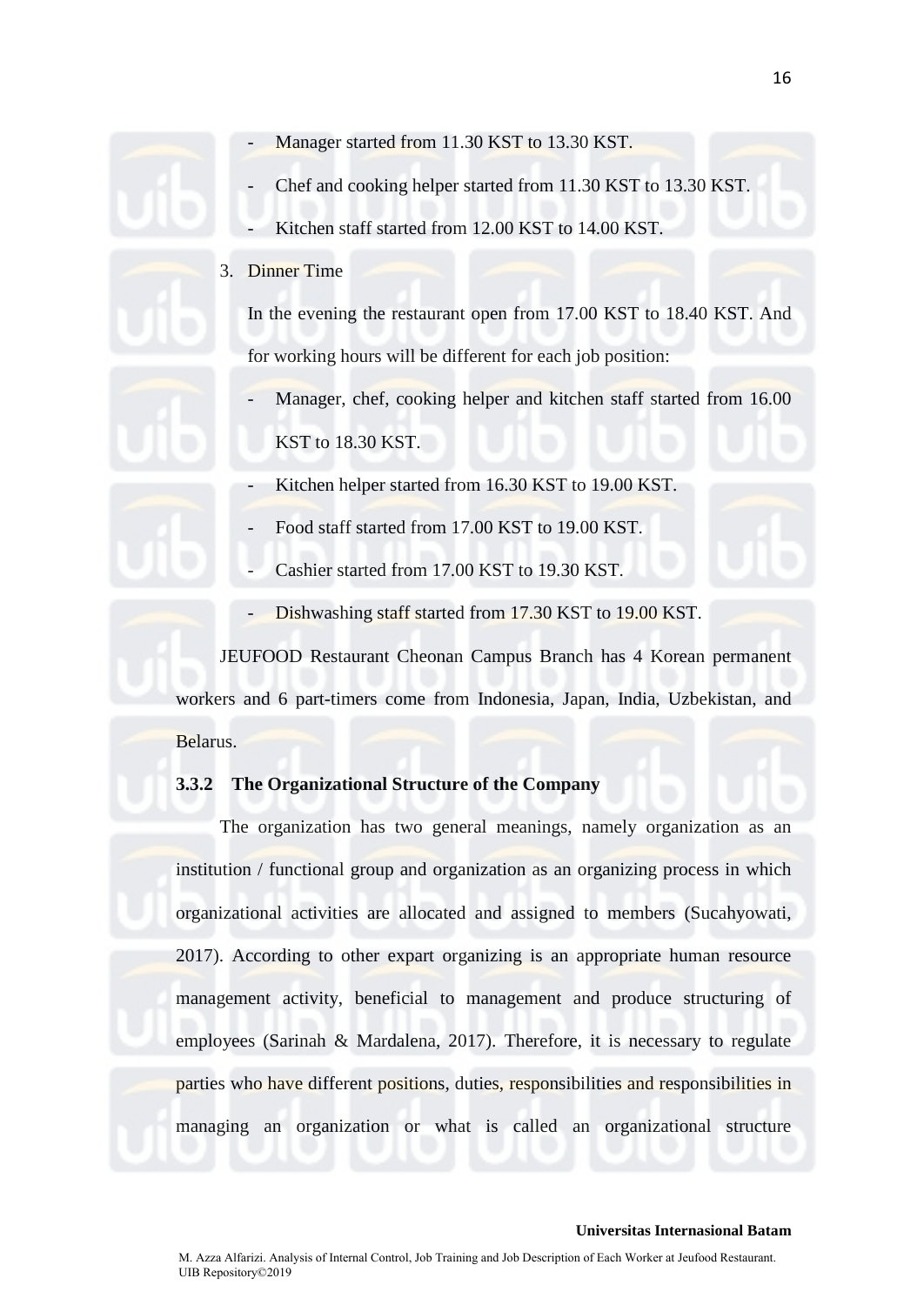(Sucahyowati, 2017).Duties and obligations in carrying out operational tasks, including:

Director

The director isa full-time workerwho has responsibility to make a plan and operational oversight activities that will be happen in the restaurant, making decisions for restaurant development, and supervising and coordinating workers.

2. Manager

The Manager is a full-time worker who has responsibility to oversees management policies, carries out management in general, and advises directors.

3. Chef

The Chef is responsible for the cook and prepares the menu at the restaurant. A Chef also has a big responsibility as the head of the kitchen. The Chef is a full-time worker.

4. Cooking Helper

The Cooking Helper is responsible for helping the Chef to cook the menu at the restaurant. A Cooking Helper also assisting Chef in monitoring the performance of food staff. The Cooking Helper is a full-time worker.

5. Kitchen Staff

The Kitchen Staff is responsible to clean the kitchen and cooking utensils at the kitchen. A Kitchen Staff also assisting Chef in monitoring the performance of Kitchen Helper. The Kitchen Staff is a full-time worker. 6. Food Staff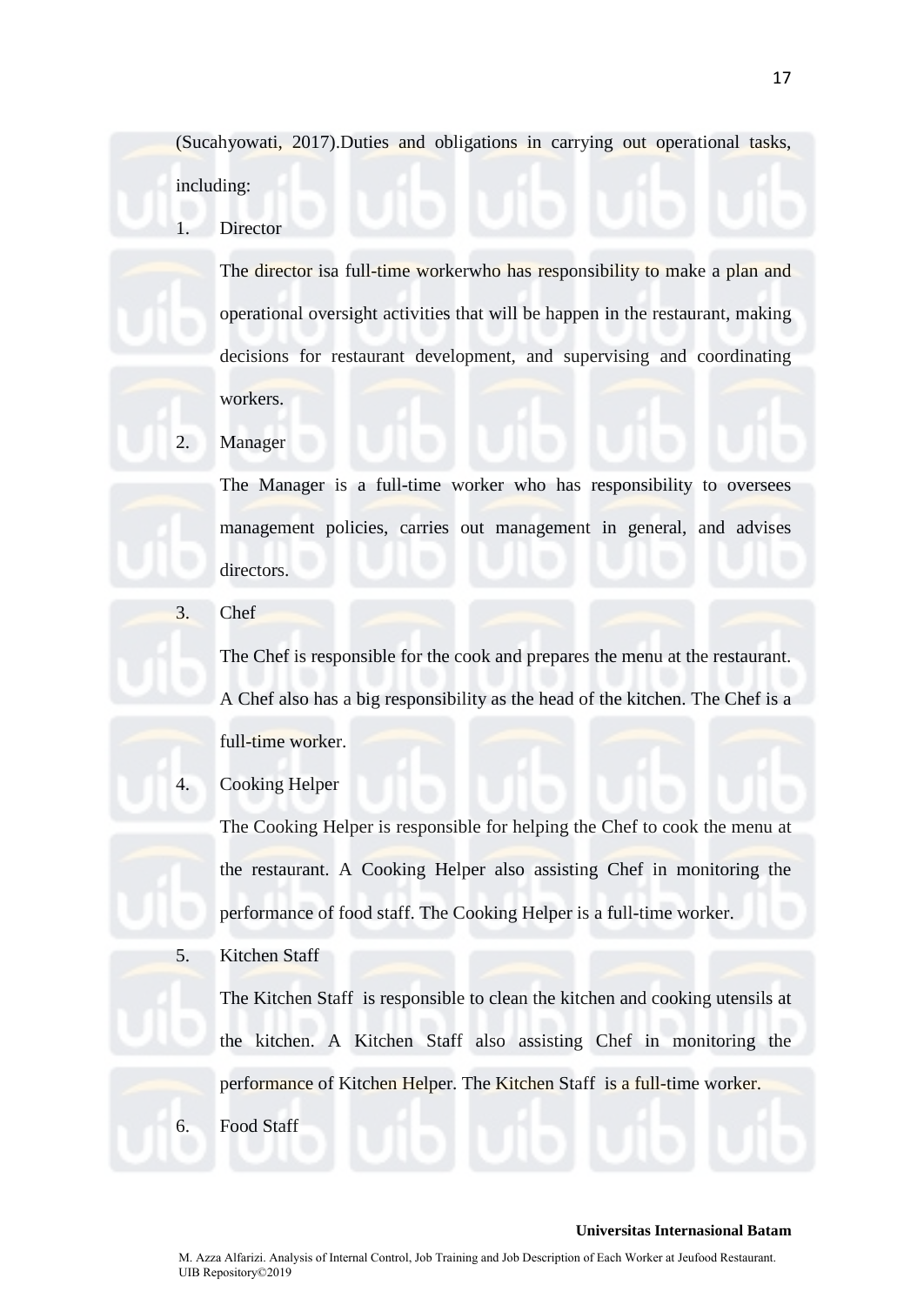7. Kitchen Helper

The Kitchen Helper is responsible to help Kitchen Staff responsible to clean the kitchen and cooking utensils at the kitchen. The Kitchen Helper is a parttime worker.

8. Cashier

The Cashier is responsible to check the card or coupon from the customer. After dinner time a Cashier also has a responsibility to clean the restaurant lounge. The Cashier is a part-time worker.

9. Dishwashing Staff

The Dishwashing Staff is responsible to wash the cutlery. Dishwashing Staff is a part-time worker.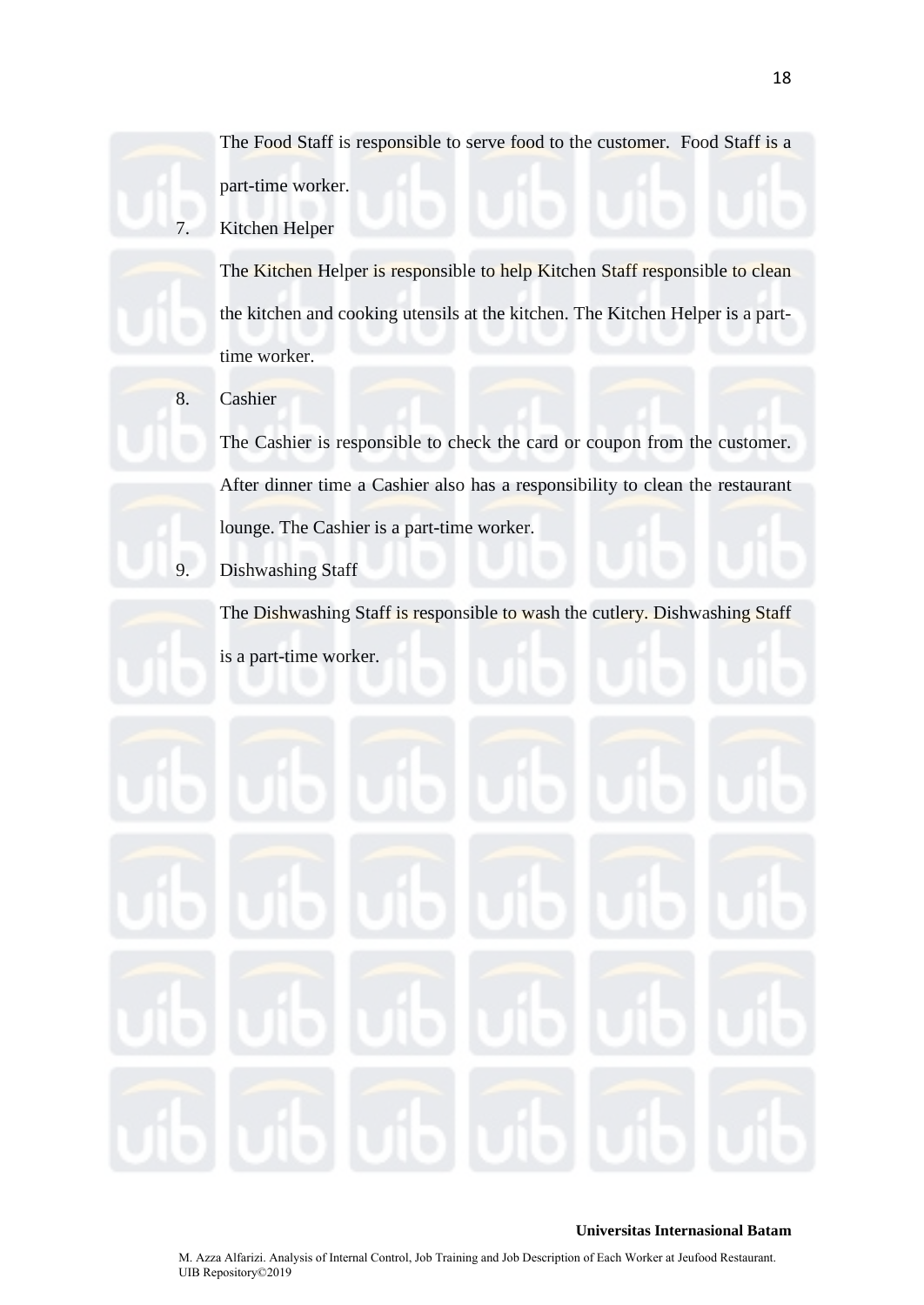

*Figure3.1* Organizational Structure of JEUFOOD Restaurant Cheonan Campus Branch, source: Data processed, 2019.

But in every new semester, there will be a changing of part-time worker members. It will affect the restaurant's performance due to the changing of workers who have not to understand the job description of their part. In this restaurant, the manager does not explain in detail about the job description of each field. The manager only explained little things and the rest would be explained by the previous part-time workers. In this condition, there are few communication problems due to the different language of part-time workers because they come from different countries.



#### **Universitas Internasional Batam**

M. Azza Alfarizi. Analysis of Internal Control, Job Training and Job Description of Each Worker at Jeufood Restaurant. UIB Repository©2019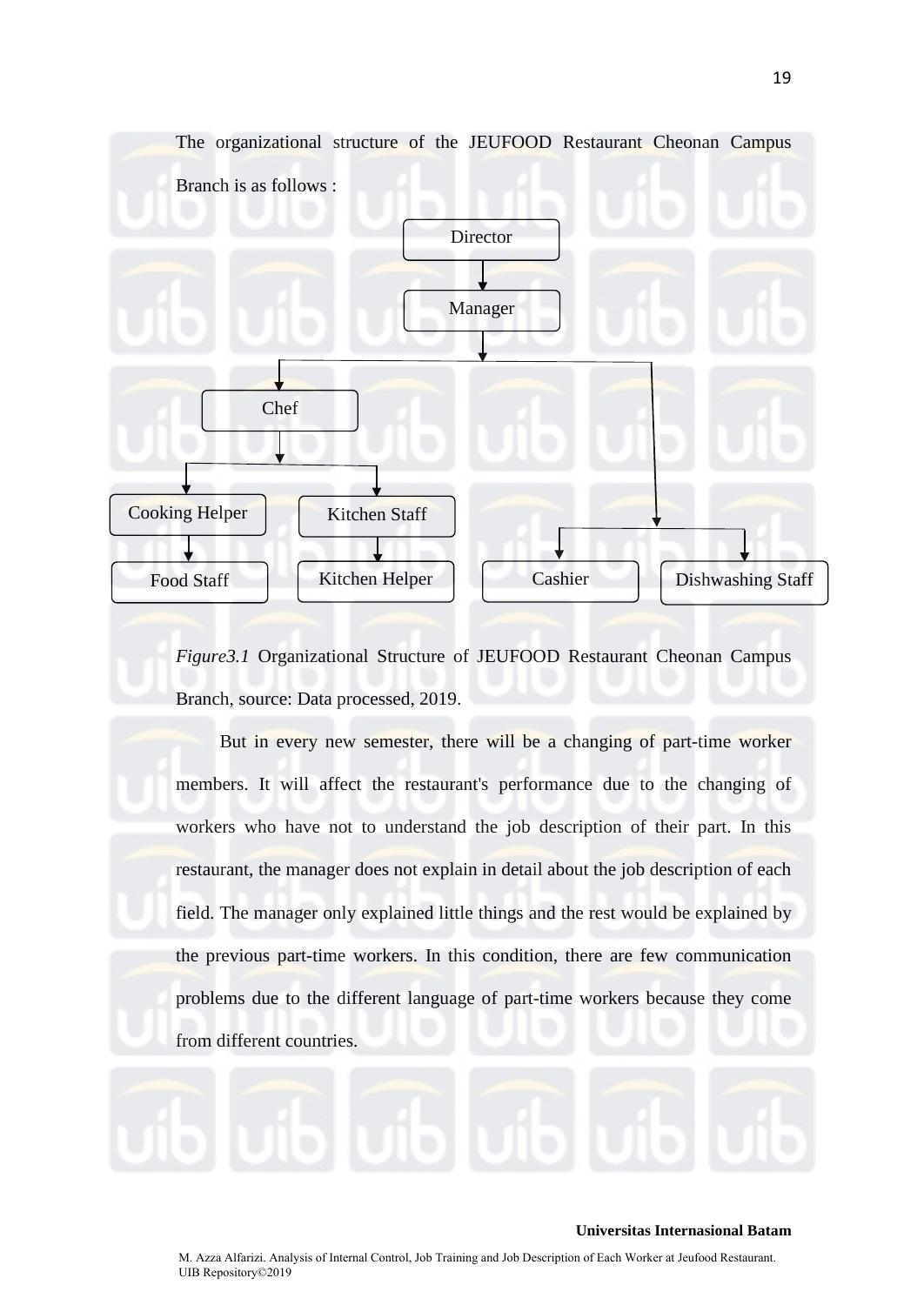# **3.3.3 Company Operational Activities**

JEUFOOD Restaurant Cheonan Campus Branch activitiesare activitiesof purchasingproduct, activitiesof sales and other company operational activities. Purchasing activities are carried out when they have run out of ingredients to make the food menu. Purchases are made through trusted suppliers from Cheonan city every week. In making sales, Restaurant Cheonan Campus Branch consist serves purchases that are not only carried out by the student that lives at dormitory but also from the school staff and outsider. Sales made by JEUFOOD Restaurant Cheonan Campus Branch consist of selling meals for breakfast, lunch, and dinner. And also become food supporters if it is big even from school.

# **3.3.4 System used by the Company**

JEUFOOD Restaurant Cheonan Campus Branch used the point of sale system. This system used to facilitate the calculation of buying and selling transactions between sellers and buyers. In South Korea this system commonly installed at the shops, supermarkets, and even cafes. But at the cashier of this restaurant does not use cash as the method of payment. They used student attendance cards and food cupon that can be provided from the coupon machines in front of the restaurant as the valid payment method. For accounting records applied in this restaurant is already good and rarely errors found. Only a little error found at the beginning of each semester due to the new school system.

# **3.4 Schedule of Project**

The observation process carried out by the author at JEUFOOD Restaurant Cheonan Campus Branch lasts for 4 weeks. This observation began on Monday 4 March 2019 and ended on Friday 29 March 2019. The author works as a part-time